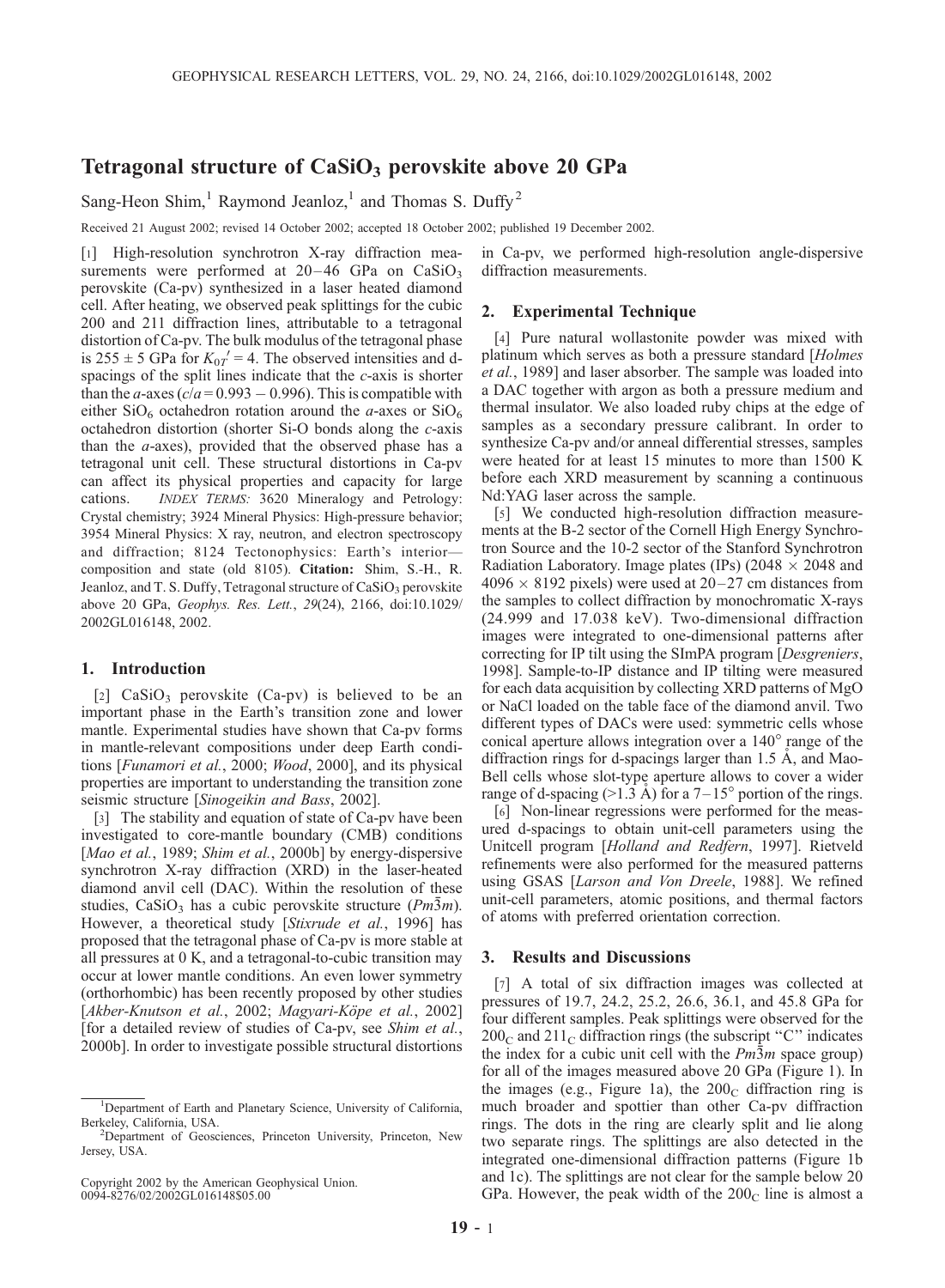

Figure 1. XRD patterns of Ca-pv at high pressure. (a) Portion of a diffraction image at 45.8 GPa. (b) Integrated one dimensional pattern of (a) (crosses). A Rietveld refinement result based on the P4/mmm space group is shown as a solid line overlapping the crosses. The solid line in the mid-portion shows the difference between observed and calculated patterns. Calculated diffraction patterns for I4/mmm, P4/mmm, P4/mbm, and I4/mcm space groups (vertical bars below) are shown for comparison. The insets show the peak splittings of  $200<sub>C</sub>$  and  $211<sub>C</sub>$  diffraction lines of Ca-pv. Diffraction lines in (a) and (b) are roughly aligned for comparison  $(x-axis)$  in (a) is a length scale based on IP dimension, not an angle scale). (c) Integrated XRD pattern of Ca-pv measured at 25.2 GPa. This pattern was obtained by integrating a larger portion of the rings (140°). Indexed lines are the diffraction lines of Ca-pv based on P4/mmm (Pt: platinum, Ar: argon).

factor of 1.5 greater than those of other diffraction lines at these pressures [Wang and Yagi, 1998], indicating a possible tetragonal distortion below 20 GPa.

[8] Peak splittings were detected more readily after laser heating. Even after annealing, some samples show less clear peak splittings, possibly because these samples contain less pressure medium (argon) as shown by the weaker diffraction from argon in Figure 1b relative to 1c.

[9] The observed peak splittings are consistent with those expected for a tetragonal distortion: larger splittings will be observed for the diffraction lines from the planes perpendicular to the cubic unit-cell axes, i.e., peak splittings will be largest in the order of  $200<sub>C</sub>$ ,  $211<sub>C</sub>$ , and  $110<sub>C</sub>$ . We observed the most pronounced splitting for the  $200<sub>C</sub>$  diffraction line (Figure 1). Both individual peak fitting and Rietveld refinement yield identical results for the unit-cell parameters of Capv (Figure 2). In addition, the refined values of the unit-cell parameters are insensitive to the space group used in Rietveld refinements. All data obtained show 0.4% shorter c-axis than a-axes, except for a single data point, and this ratio  $(c/a)$  does not change with compression (Figure 2b). This amount of distortion is smaller than the estimated resolution of energydispersive XRD [Shim et al., 2000a].

[10] The volume of Ca-pv from the present study lies between the compression curves of Mao et al. [1989] and Shim et al. [2000a] (Figure 2a). Fitting our data points to the Birch-Murnaghan equation assuming that the pressure derivative of the isothermal bulk modulus is 4 and the volume at ambient conditions is 45.58  $A^3$  [*Wang et al.*, 1996], the isothermal bulk modulus of Ca-pv is  $255 \pm 5$  GPa, which is lower than the values of earlier measurements  $(281-325)$ GPa) [Tamai and Yagi, 1989; Mao et al., 1989; Yagi et al., 1989; Tarrida and Richet, 1989] but higher than more recent values (232-236 GPa) [Wang et al., 1996; Shim et al., 2000a]. However, it should be noted that all previous measurements were analyzed based on a cubic unit cell.

[11] Insights into the distortion in Ca-pv can be obtained from the intensities of split lines of  $200<sub>C</sub>$ . We always observed this line splits such that the more intense peak of the doublet occurs at lower angle (Figure 1b and 1c). Since minor structural changes are expected from the observed XRD patterns, we can assume that the tetragonal structure will be close to the cubic perovskite structure. Under this assumption, the more intense peak of the  $200<sub>C</sub>$ doublet corresponds to a more repetitive feature of the crystal structure. This implies that the intense line should originate from atomic planes normal to the two identical aaxes of the tetragonal unit cell and the less intense line should originate from the planes normal to the *c*-axis. Thus, we assign  $200<sub>T</sub>$  (the subscript "T" indicates an assignment



Figure 2. (a) Volume and (b) *c/a* ratio of tetragonal Ca-pv. The cell parameters of tetragonal Ca-pv are calculated using the P4/mmm perovskite structure. At 19.7 GPa, we performed the refinement with a cubic cell (open symbol). Error bars hereafter are  $1\sigma$  uncertainties.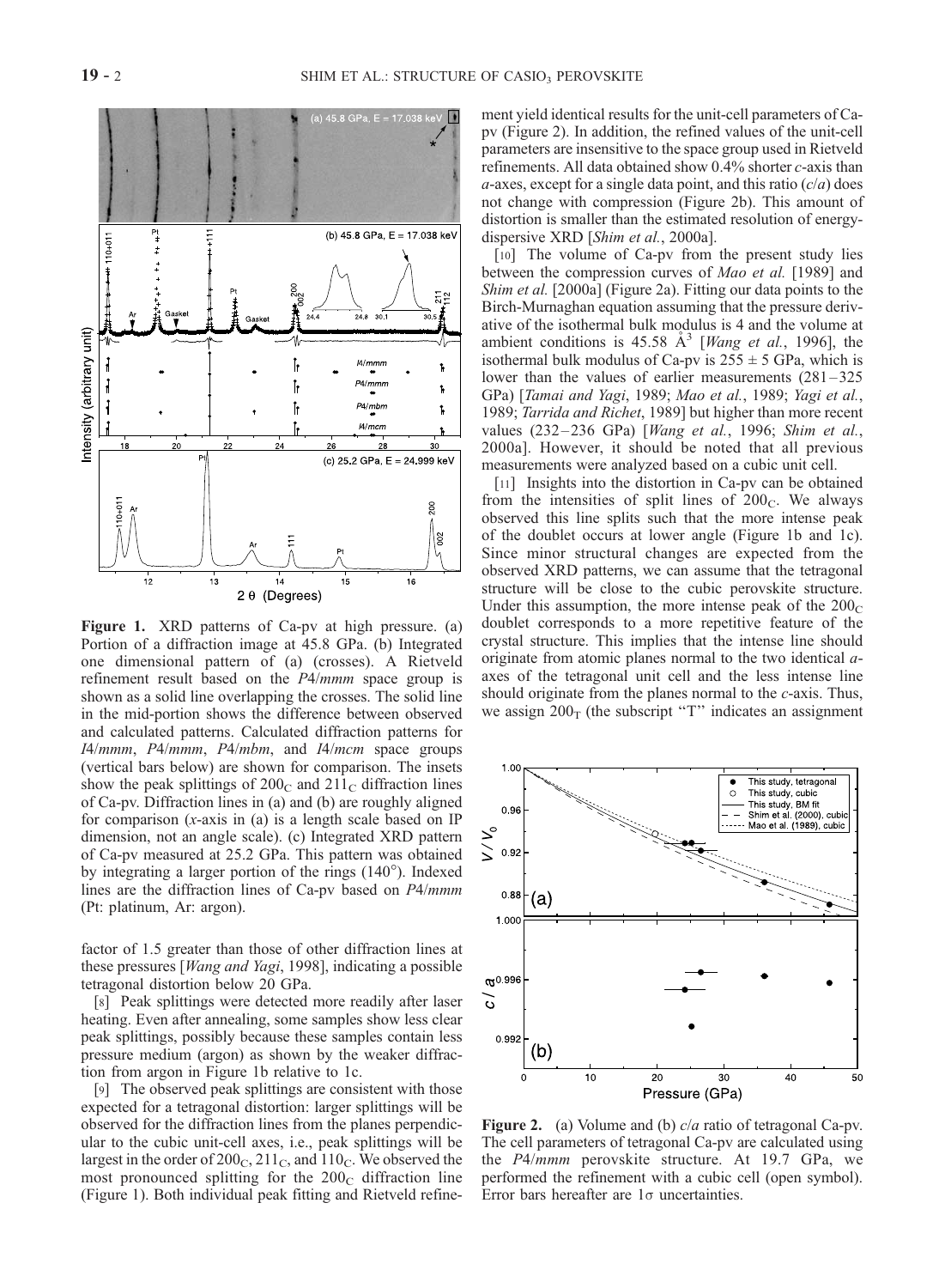

Figure 3. Possible crystal structures of Ca-pv. (a) I4/mmm, (b)  $P4/mmm$ , (c)  $P4/mbm$ , and (d)  $I4/mcm$ . The octahedra represent  $SiO<sub>6</sub>$  and the balls represent Ca atoms. Dashed rectangles show unit cells. Atomic positions were obtained from the Rietveld refinements at 45.8 GPa. Projections along the c-axes are shown above and projections along the a-axes are shown below.

using a tetragonal cell with the P4/mmm space group) to the more intense line and  $002<sub>T</sub>$  to the less intense line.

[12] Indeed, if we index differently in both unit-cell refinements and Rietveld refinements, i.e.,  $200<sub>T</sub>$  for the split line at higher angle and  $002<sub>T</sub>$  for the split line at lower angle, the refinements diverge. In addition, our interpretation is confirmed by the integration of the large portions of the diffraction rings (Figure 1c), which should be less affected by preferred orientation. According to this assignment, the split line of  $211<sub>C</sub>$  at lower angle should be more intense. However, Figure 1b shows a different trend than expected. In other XRD patterns, this line indeed splits with a more intense line at a lower angle. Only a small portion of the rings could be measured for this line due to the limited diamond cell aperture for the high-angle diffraction line. In fact, the excess intensity in 112 is mainly due to the strong diffraction spot indicated by an asterisk in Figure 1a. Thus, this apparent discrepancy is likely due to preferred orientation.

[13] It is known that distortion in many perovskite-structured materials is caused by the rotation of rigid octahedra [Glazer, 1972; Woodward, 1997]. Octahedron rotation around a particular axis usually decreases the unit-cell dimensions along a plane normal to the rotation axis. As the  $c$ -axis is shorter than the  $a$ -axes in Ca-pv, octahedron rotation around the a-axes is expected (Figure 3a), if the  $SiO<sub>6</sub>$ octahedra are rigid. The space group of this rotation type is I4/ mmm. Rietveld refinements with this space group show that the octahedron rotates by  $4.9 \pm 1.7^\circ$  at 45.8 GPa. We also find that the Si-O bond length along the c-axis is shorter by  $0.6 \pm$ 0.3% than those along the  $a$ -axes (Figure 4). An interesting feature of this structure is that it has three crystallographically different Ca sites (Figure 3a).

[14] It is worth mentioning that some degree of preferred orientation may be directly inferred from the measured patterns. For example, intensities are greatest in the order of 111,  $110 + 011$ , and  $200 + 002$  in Figure 1b, but  $200 + 002$ , 110 + 011, and 111 in Figure 1c. Since Figure 1c is obtained by integrating a much larger portion of the diffraction rings, the excess intensity of 111 diffraction in Figure 1b is due to preferred orientation along this direction. We corrected for preferred orientation using the March-Dollase function [Dollase, 1986] for the refinement of Figure 1b.

[15] We also performed Rietveld refinements with a space group allowing only  $SiO<sub>6</sub>$  octahedron distortion without rotation (P4/mmm). This tetragonal perovskite structure has almost the same unit cell as cubic perovskite (Figure 3b), the only difference being that the c-axis is no longer identical to the  $a$ -axes. In this structure, the atomic positions are determined from the unit-cell parameters. This simple model provides a good fit to the observed XRD pattern, with almost identical residuals ( $R_{wp} = 6.9\%$ ) to the *I4/mmm* case ( $R_{wp} =$ 7.1%). In these two extreme cases (with and without octahedron rotation), the refinements always require the octahedron to be distorted. This implies that the tetragonal distortion of Ca-pv is associated with anisotropy of the octahedra, with or without accompanying octahedra rotation.

[16] We also fit the observed XRD patterns with a model that has octahedron rotation around the  $c$ -axis, such as  $P4/$ mbm and I4/mcm (Figure 3c and 3d). Octahedron rotation around the  $c$ -axis leads to relative contraction of the  $a$ -axes, whereas our measured XRD patterns show relative contraction of the c-axis. Indeed, if these models were used, longer Si-O bond lengths along the  $a$ -axes (0.6–2.5%) are obtained to counterbalance the  $a$ -axis contraction from the assumed octahedron rotation around the c-axis.

[17] In fact, anisotropic  $SiO_6$  octahedra can also be found in  $MgSiO<sub>3</sub>$  perovskite (Mg-pv) (Figure 4). Three different pairs of Si-O bonds exist in the Pbnm space group of Mgpv, whereas two different pairs of Si-O bonds exist in the tetragonal perovskite structures. The Si-O bond lengths in Mg-pv measured by single crystal XRD studies [Horiuchi et al., 1987; Kudoh et al., 1987; Ross and Hazen, 1989] are roughly grouped into two based on their length: two pairs of Si-O bonds are longer than the other pair of Si-O bonds. In addition, the compressibilities of these two groups of Si-O bonds in Mg-pv are well aligned with those in Ca-pv (Figure 4). This may be an indication of intrinsic anisotropy of the Si-O bond in these silicate perovskites.



Figure 4. Si-O bond lengths in Ca-pv at high pressures (solid circles and squares: Si-O bond along c-axis; open circles and squares: Si-O bond along a-axes). Si-O bond lengths were calculated with both P4/mmm (circles) and I4/ mmm space groups (squares). Solid lines are to guide the eye. We also include the Si-O bond lengths in Mg-pv at high pressures from single crystal XRD studies [Horiuchi et al., 1987; Kudoh et al., 1987; Ross and Hazen, 1989] with their closest crystallographic orientations (diamonds).